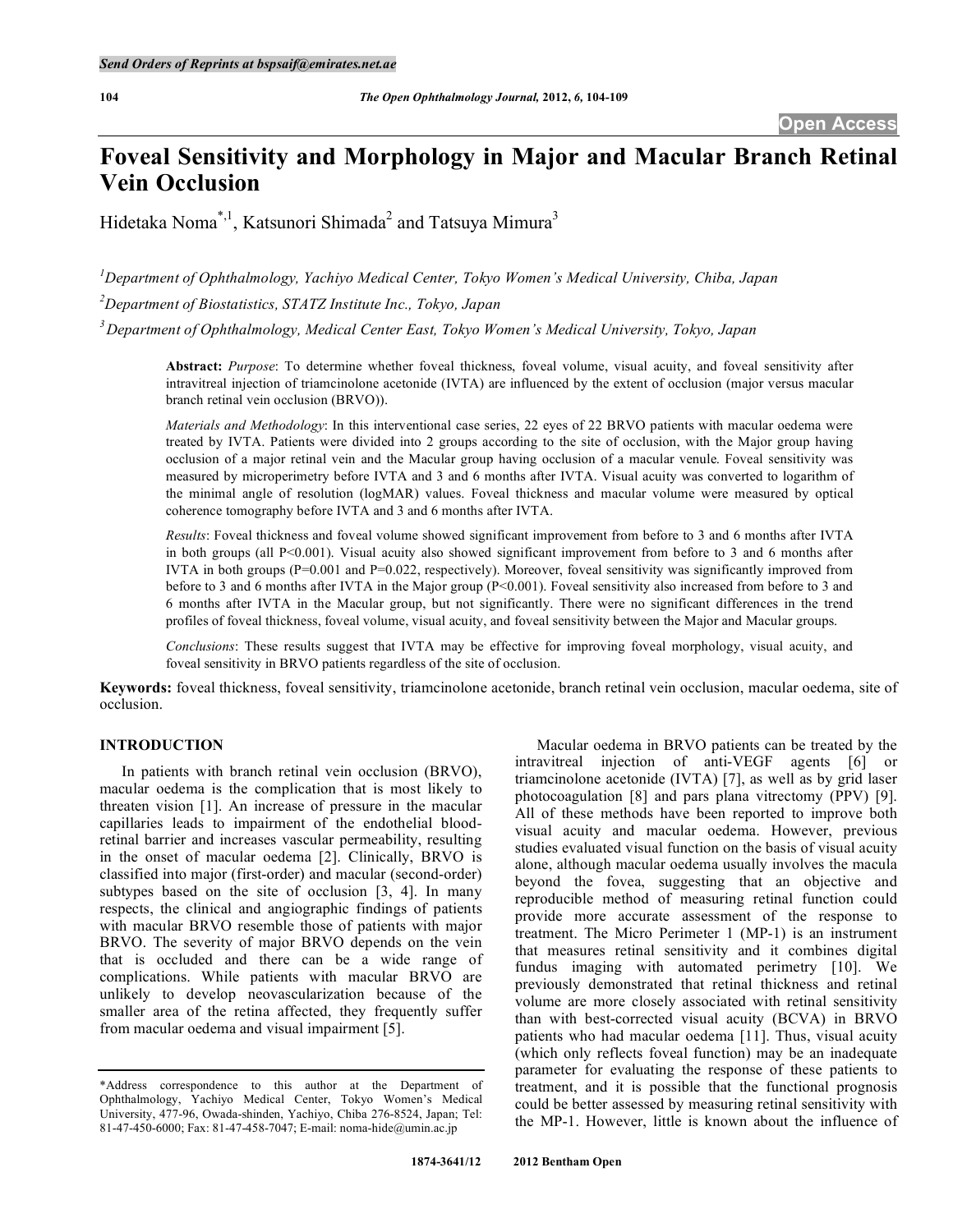the site of occlusion on retinal sensitivity in BRVO patients after IVTA. Accordingly, we investigated whether foveal thickness, foveal volume, visual acuity, and foveal sensitivity after IVTA were influenced by the site of occlusion (major versus macular) in patients with BRVO.

# **MATERIALS AND METHODOLOGY**

# **Patients**

 We studied 22 consecutive patients (22 eyes) who had macular oedema with BRVO and were treated with IVTA. Between July 2008 and August 2011, these 22 patients with a mean age of  $69.4 \pm 9.4$  years (15 women and 7 men) were prospectively enrolled in this uncontrolled study at the Department of Ophthalmology of Tokyo Women's Medical University. Each patient received a comprehensive ophthalmologic examination, including the measurement of BCVA and intraocular pressure (IOP), indirect ophthalmoscopy, and slit-lamp biomicroscopy with a contact lens before IVTA and at 3 and 6 months after treatment. We graded nuclear, posterior subcapsular, and cortical cataract according to the new World Health Organization Simplified Cataract Grading System, and subjects with cataract  $\geq$  grade II (nuclear, posterior subcapsular, or cortical) were defined as having cataract [12]. This study was approved by the Institutional Ethics Committee and adhered to the tenets of the Declaration of Helsinki. Informed consent was provided in writing by each patient.

 The inclusion criteria were eyes with a foveal thickness greater than 300 μm and a visual acuity equal to or less than 20/33.3. The following 8 exclusion criteria were employed: prior ocular surgery, diabetes mellitus with diabetic retinopathy, prior macular laser photocoagulation, prior intravitreal treatment with anti-VEGF agents or prior IVTA, prior ocular inflammation, severe retinal haemorrhage (including bleeding that involved the intrafoveal or subfoveal spaces), coexisting epiretinal membrane or glaucoma, and retreatment during the 6-month follow-up period. Patients with severe retinal haemorrhage were excluded because of possible bias when assessing visual function. Among the 22 patients, 13 had superior BRVO and 9 had inferior occlusion. The patients were divided into 2 groups according to the site of venous occlusion; Major group (occlusion of one of the major branch retinal veins) and Macular group (occlusion of one of the macular venules) [3, 4].

#### **Treatment by IVTA**

 In all 22 patients, IVTA was delivered under local anaesthesia. Each patient received 4.0 mg of triamcinolone acetonide in a volume of 0.1 ml. Both groups were assessed according to the same study protocol. Injection was done through the pars plana (3-4 mm posterior to the limbus) with a sterile technique, and prophylactic topical antibiotics were applied for 1 week afterward. Patients were followed for at least 6 months. Recurrence of macular edema was defined as an increase of foveal thickness by >100 μm compared with that at 3 months after IVTA in patients whose foveal thickness had decreased to  $\leq 300$  µm at 3 months [13].

Macular oedema recurred in 4/22 eyes (18%) from the Major group, but these 4 patients refused further treatment.

# **Fundus Examination**

 At baseline ophthalmoscopy and biomicroscopic examination using a slit-lamp with a fundus contact lens were performed. Patients also underwent standard fundus color photography and fluorescein angiography, using a Topcon TRC-50EX fundus camera, image-net system (Tokyo Optical Co. Ltd., Japan), and preset lens with a slitlamp.

 To assess ischaemic retinal vascular occlusion, the ischaemic area of the retina was measured angiograms by a masked grader using Scion Image public domain software [14-16]. In brief, the optic disc was outlined with a cursor and its area was measured. Then the nonperfused part of the retina was outlined and its area was determined, after which the nonperfused area was divided by the disc area to calculate an index of retinal ischaemia. Thus, we used the disc area as a unit to evaluate the ischemic area.

#### **Measurement of BCVA**

 Each patient underwent measurement of BCVA in decimal units on a Landolt chart by an orthopticist using an SC-2000 System (Nidek, Gamagori, Japan). Chart brightness was set at  $80-320$  cd/m<sup>2</sup> and contrast was set at more than 74%. Data were converted to the logarithm of the minimum angle of resolution scale (logMAR).

## **Optical Coherence Tomography**

 An OCT 3000 Zeiss or Cirrus HD-OCT instrument (Carl Zeiss Meditec, Dublin, CA, USA) was used to measure the foveal thickness. Measurement was done in the vertical cross-section with the instrument centered on the fovea and in the fast macular thickness mode. The foveal thickness was defined as the distance between the inner surface of the neurosensory retina and the retinal pigment epithelium. Foveal thickness and foveal volume were respectively calculated as the average retinal thickness and volume within a circle of 500 μm radius centered on the fovea. These measurements were automatically performed by computer software.

#### **Microperimetry**

 Fundus-monitored microperimetry was done with an MP-1 system (Nidek, Gamagori, Japan), using an infrared fundus camera controlled by software that automatically tracked movement of the fundus (evaluating shifts in the x and y directions with respect to a reference frame obtained at the start of examination). In all examinations, Goldmann III stimuli were randomly presented according to a 4-2-1 double staircase strategy. Stimulus intensity was varied from 0 to 20 decibels (dB) (0 dB corresponded to the strongest signal intensity of  $127 \text{ cd/m}^2$ ) in 1-dB increments, and the stimulus duration was set at 200 ms. The size of the target for fixation was varied according to the patient's visual acuity. Background illumination was set at  $1.27 \text{ cd/m}^2$ . Foveal sensitivity was calculated as the average retinal sensitivity within a circle of 500 μm radius centered on the fovea, and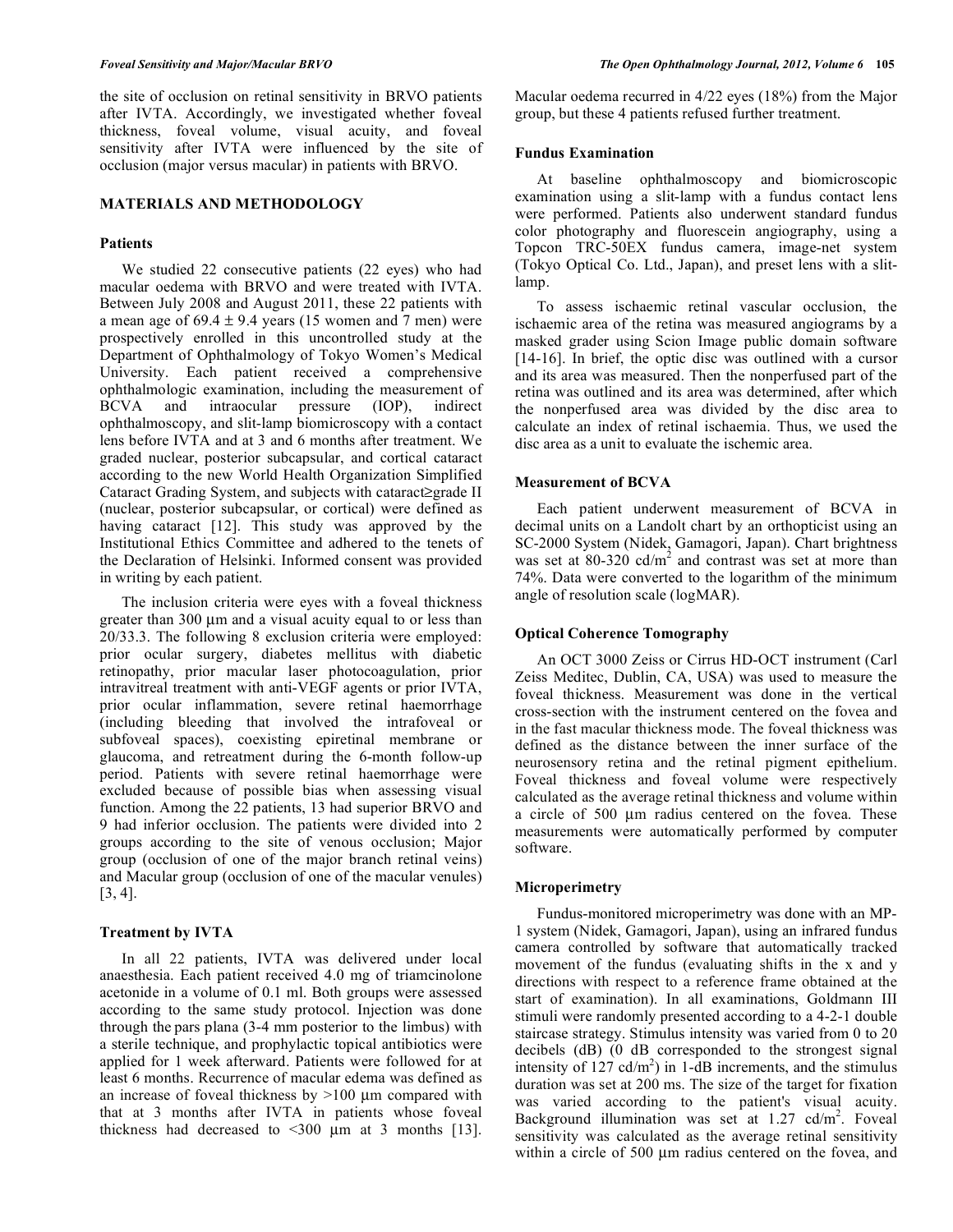was determined at five locations covering the central 4<sup>°</sup> field [11].

#### **Statistical Analysis**

 All analyses were performed with SAS System 9.1 software (SAS Institute Inc., Cary, North Carolina, USA). Results are presented as the mean  $\pm$  SD or as the frequency. One-way or two-way repeated measures ANOVA and a post-hoc *t*-test with Bonferroni's correction were used to evaluate changes of foveal thickness and volume, visual acuity, and foveal sensitivity. Two-tailed P values of less than 0.05 were considered to indicate statistical significance.

#### **RESULTS**

 The characteristics of the Major and Macular groups are summarized in Table **1**. Among the 22 patients with BRVO, 15 were assigned to the Major group and 7 to the Macular group. The mean age, female/male ratio, prevalence of hypertension, systolic blood pressure, diastolic blood pressure, prevalence of hyperlipidaemia, and duration of BRVO were similar in the Major and Macular groups (*P*=0.230, *P*=0.448, *P*=0.823, *P*=0.131, *P*=0.839, *P*=0.899, and *P*=0.094, respectively), but the nonperfused area was significantly larger in the Major group than the Macular group  $(P=0.006)$ .

**Table 1. Baseline Clinical Features of the Two Groups** 

| <b>Findings</b>                 | Major<br>$(N=15)$          | Macular<br>$(N=7)$           | P<br>Value |
|---------------------------------|----------------------------|------------------------------|------------|
| Age (years)                     | $67.7 + 9.4^{\ddagger}$    | $73.0 \pm 9.0^{\frac{1}{2}}$ | 0.230      |
| Gender (female/male)            | 11/4                       | 4/3                          | 0.448      |
| Hypertension                    | 10                         | 5                            | 0.823      |
| Systolic blood pressure (mmHg)  | $133 \pm 13^{3}$           | $143 \pm 15$ <sup>3</sup>    | 0.131      |
| Diastolic blood pressure (mmHg) | $84+12$ <sup>3</sup>       | $85 \pm 13^{1}$              | 0.839      |
| Hyperlipidemia                  | 9                          | 4                            | 0.899      |
| Duration of BRVO (months)       | $3.6 \pm 1.6^3$            | $5.4\pm3.3^{\ddagger}$       | 0.094      |
| Nonperfused area (disc areas)   | $50.6 \pm 37.0^{\ddagger}$ | $6.2 \pm 12.0^3$             | 0.006      |

BRVO=branch retinal vein occlusion;  ${}^*$ Mean  $\pm$  standard deviation (SD).

 In both groups, foveal thickness and foveal volume showed a significant decrease from before IVTA to 3 and 6 months after IVTA (all P<0.001, one-way repeated measures ANOVA). Foveal thickness and volume decreased significantly from before IVTA to 3 or 6 months after IVTA in both groups (all P<0.01, post-hoc *t*-test with Bonferroni's correction) (Fig. **1A**, **B**). However, foveal thickness and volume both increased from 3 to 6 months after IVTA in the Major group, although not significantly  $(P=0.152$  and P=0.135, respectively, post-hoc *t*-test with Bonferroni's correction) (Fig. **1A**, **B**). There were no significant differences in the trend profiles of foveal thickness and volume between the Major group and the Macular group  $(P=0.457$  and  $P=0.476$ , respectively, two-way repeated measures ANOVA) (Fig. **1A**, **B**).



**Fig. (1). Trend profiles of foveal thickness and volume after intravitreal injection of triamcinolone acetonide (IVTA) in BRVO patients with macular oedema.** (A) In the Major group and the Macular group, the foveal thickness decreased significantly from before IVTA to 3 and 6 months after IVTA (P<0.001 and P<0.001, respectively). There was no significant difference in the trend profile of foveal thickness between the two groups (P=0.457). (**B**) In the Major group and the Macular group, the foveal volume decreased significantly from before IVTA to 3 and 6 months after IVTA (P<0.001 and P<0.001, respectively). There was no significant difference in the trend profile of foveal volume between the two groups  $(P=0.476)$ .

 In the Major group and the Macular group, visual acuity showed significant improvement from before IVTA to 3 and 6 months after IVTA (P=0.001 and P=0.022, respectively,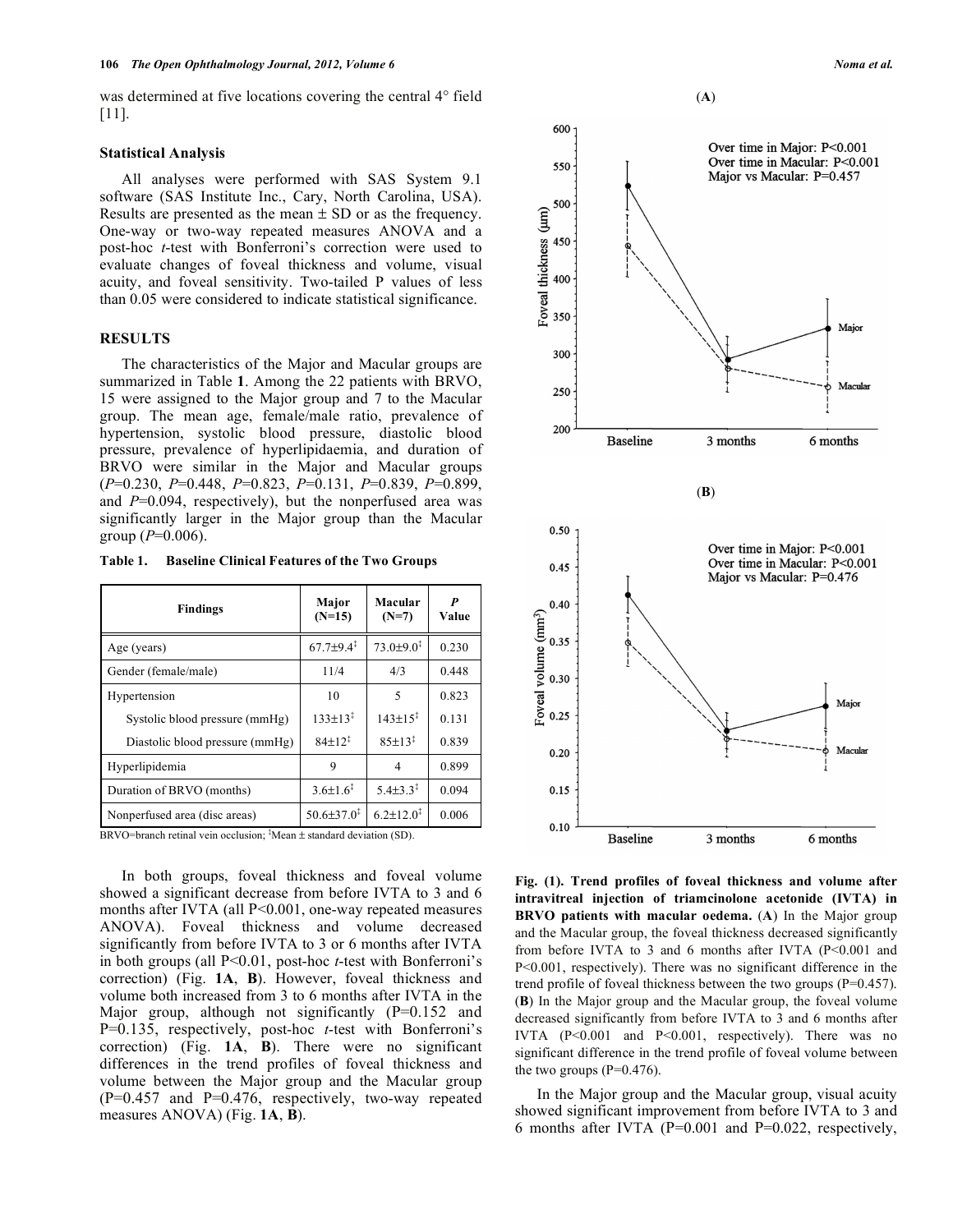one-way repeated measures ANOVA) (Fig. **2A**). In the Major group, foveal sensitivity also showed a significant increase from before IVTA to 3 and 6 months after IVTA (P<0.001, one-way repeated measures ANOVA). Although foveal sensitivity increased from before IVTA to 3 and 6 months after IVTA in the Macular group as well, the changes were not significant (P=0.456, one-way repeated measures ANOVA) (Fig. **2B**). There were no significant differences in the trend profiles of visual acuity and foveal sensitivity between the Major and Macular groups (P=0.640) and P=0.502, respectively, two-way repeated measures ANOVA) (Fig. **2A**, **B**).

 Up to 6 months after IVTA, two of the 22 patients (9%) showed an increase of IOP, but this could be controlled by a change of medication. Neovascular glaucoma was not detected in any of the patients. At baseline before treatment, none of the patients had cataract $\geq$ grade II. There were also no new cases of cataract or progression of existing cataracts and no infectious endophthalmitis after IVTA.

# **DISCUSSION**

 This study showed that foveal thickness and foveal volume were significantly improved from before IVTA 3 and 6 months after IVTA in both the Major group and the Macular group. Triamcinolone acetonide is thought to improve macular oedema by decreasing retinal capillary permeability *via* its effect on tight junctions [17], or it may inhibit the signaling cascade for VEGF and the VEGF receptor that increases microvascular permeability [18, 19]. Corticosteroids also prevent the production of various inflammatory molecules [20, 21] that promote leukocyte adhesion and breakdown of the blood-retinal barrier [22]. Accordingly, IVTA may have led to a decrease of retinal capillary permeability. However, the foveal thickness and foveal volume of the Major group both increased from 3 to 6 months after IVTA, although not significantly. This may have been because the Major group included four patients with recurrence of macular oedema. In addition, the nonperfused area of the retina was significantly larger in the Major group than the Macular group. We previously reported that vitreous fluid levels of VEGF and sICAM-1 were significantly higher in major BRVO compared with macular BRVO [23]. Therefore, it is possible that higher levels of cytokines in the Major group reduce the response to IVTA over time so that foveal thickness and volume increased from 3 to 6 months in these patients. Because there were no significant differences in the trend profiles of foveal thickness and foveal volume between the Major and Macular groups, our results suggest that the response of foveal thickness and volume to IVTA is similar in patients with either major or macular BRVO. Thus, IVTA seems to improve foveal thickness and volume in BRVO patients regardless of site of the occlusion.

 We also found that visual acuity showed significant improvement from before IVTA to 3 and 6 months after IVTA in both groups, and that foveal sensitivity also improved significantly at these times in the Major group. As mentioned above, IVTA may decrease macular oedema, so that visual acuity and foveal sensitivity also improve. However, foveal sensitivity was not significantly increased



**Fig. (2). Trend profile of visual acuity and foveal sensitivity after intravitreal injection of triamcinolone acetonide (IVTA) in BRVO patients with macular oedema.** (**A**) In the Major group and the Macular group, visual acuity improved significantly from before IVTA to 3 and 6 months after IVTA (P=0.001 and P=0.022, respectively). There was no significant difference in the trend profile of visual acuity between the two groups (P=0.640). (**B**) In the Major group, the foveal sensitivity increased significantly from before IVTA to 3 and 6 months after IVTA (P<0.001). Although foveal sensitivity increased from before IVTA to 3 and 6 months after IVTA in Macular group as well, the changes were not significant (P=0.456). There was no significant difference in the trend profile of foveal sensitivity between the two groups  $(P=0.502)$ .

from before IVTA to 3 or 6 months after IVTA in the Macular group. This may have been because of the small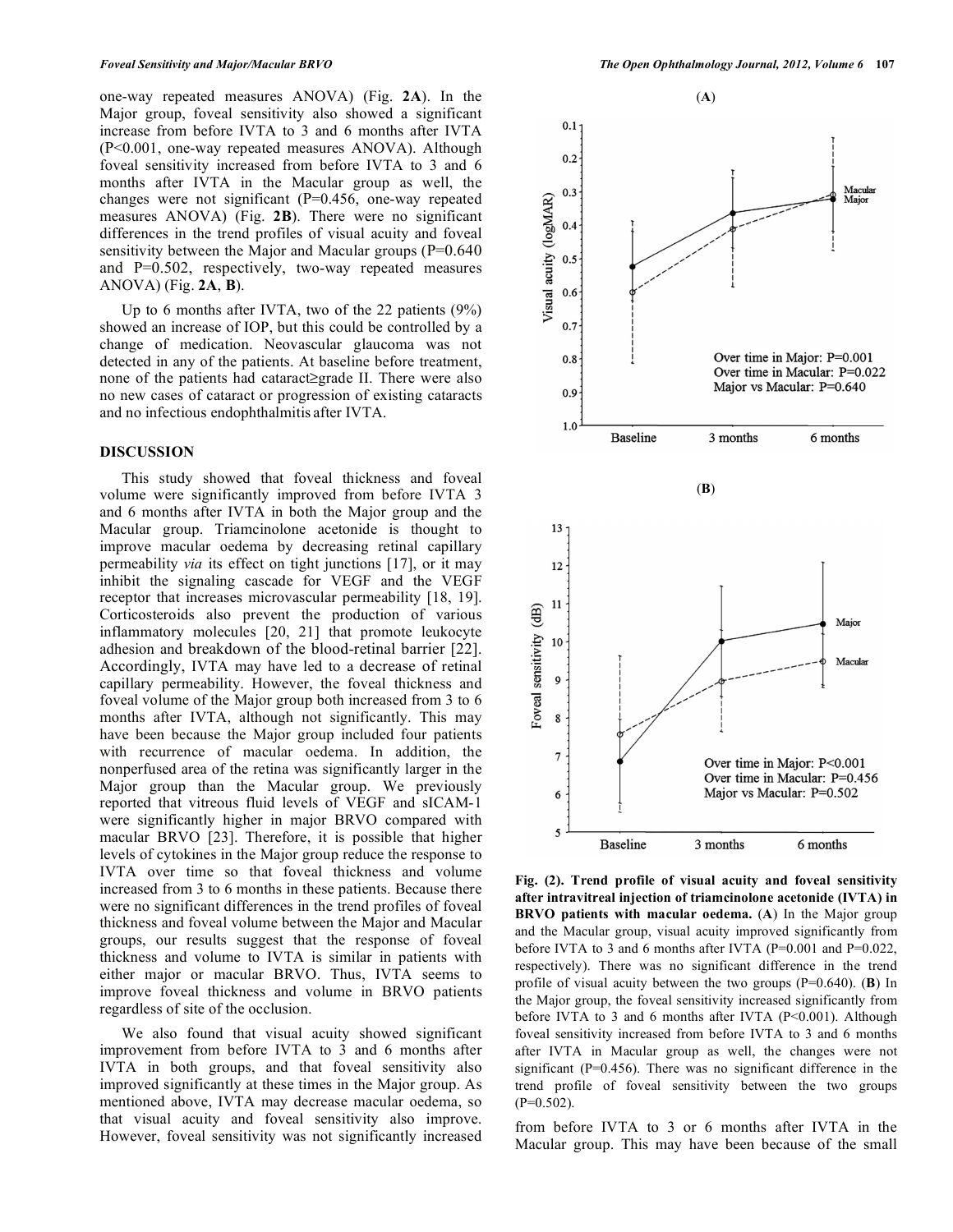number of patients or else may have been due to a lesser change of foveal sensitivity, because the region involved is small in the Macular group. Interestingly, there were no significant differences in the trend profiles of visual acuity and foveal sensitivity between the Major and Macular groups after IVTA. These results suggest that visual acuity and foveal sensitivity showed a similar response to IVTA in patients with both major BRVO and macular BRVO. Thus, visual acuity and foveal sensitivity were improved by IVTA regardless of the site of occlusion. The improvement of visual acuity and foveal sensitivity in both groups may have been related to restoration of the integrity of the inner segment/outer segment (IS/OS), because Ota *et al*. reported that integrity of the foveal photoreceptor layer is associated with visual acuity after the resolution of macular oedema [24]. However, we could not evaluate the relation between visual acuity or foveal sensitivity and the IS/OS ratio because we used Stratus OCT in 21 patients and spectral domain OCT in only 1 patient. Accordingly, a larger prospective and randomized study is needed to clarify the relation between visual acuity or foveal sensitivity and photoreceptor layer integrity in BRVO patients with macular oedema.

 Other limitations of this study were a short follow-up period, small sample size, and lack of a control group. Cataract progression may not have occurred because the follow up period was too short in the present study, so a longer follow up period might reveal progression of cataract with an influence on macular function. Thus, further investigations will be needed to clarify the relationship between foveal function and the site of venous occlusion (major versus macular) in patients with BRVO.

#### **CONCLUSIONS**

 There were no significant differences in the trend profiles of foveal thickness, foveal volume, visual acuity, and foveal sensitivity between the Major and Macular groups. These results suggest that IVTA can improve foveal morphology, visual acuity, and foveal sensitivity regardless of the site of occlusion in BRVO patients with macular oedema.

## **CONFLICT OF INTEREST**

 The authors declare that they have no competing interests.

## **ACKNOWLEDGEMENTS**

 Contributions of Authors: H.N. was involved in the design and conduct of study; collection and management of the data were done by H.N.; analysis and interpretation of the data by H.N., K.S., and T.M.; preparation of the first draft of the manuscript by H.N., and review and approval of the manuscript by K.S., and T.M.

#### **REFERENCES**

[1] Michels RG, Gass JD. The natural course of retinal branch vein obstruction. Trans Am Acad Ophthalmol Otolaryngol 1974; 78: OP166-77.

- [2] Noma H, Funatsu H, Sakata K, *et al*. Macular microcirculation and macular oedema in branch retinal vein occlusion. Br J Ophthalmol 2009; 93: 630-3.
- [3] Orth DH, Patz A. Retinal branch vein occlusion. Surv Ophthalmol 1978; 22: 357-76.
- [4] Lim JW. Intravitreal bevacizumab and cytokine levels in major and macular branch retinal vein occlusion. Ophthalmologica 2011; 225: 150-4.
- [5] Joffe L, Goldberg RE, Magargal LE, Annesley WH. Macular branch vein occlusion. Ophthalmology 1980; 87: 91-8.
- [6] Brown DM, Campochiaro PA, Bhisitkul RB, *et al*. Sustained benefits from ranibizumab for macular edema following branch retinal vein occlusion: 12-month outcomes of a phase III study. Ophthalmology 2011; 118: 1594-602.
- [7] Scott IU, Ip MS, VanVeldhuisen PC, *et al.* A randomized trial comparing the efficacy and safety of intravitreal triamcinolone with standard care to treat vision loss associated with macular Edema secondary to branch retinal vein occlusion: the Standard Care *vs* Corticosteroid for Retinal Vein Occlusion (SCORE) study report 6. Arch Ophthalmol 2009; 127: 1115-28.
- [8] The Branch Vein Occlusion Study Group. Argon laser photocoagulation for macular edema in branch vein occlusion. Am J Ophthalmol 1984; 98: 271-82.
- [9] Tachi N, Hashimoto Y, Ogino N. Vitrectomy for macular edema combined with retinal vein occlusion. Doc Ophthalmol 1999; 97: 465-9.
- [10] Yamaike N, Kita M, Tsujikawa A, Miyamoto K, Yoshimura N. Perimetric sensitivity with the micro perimeter 1 and retinal thickness in patients with branch retinal vein occlusion. Am J Ophthalmol 2007; 143: 342-4.
- [11] Noma H, Funatsu H, Mimura T, Harino S, Shimada K. Functionalmorphologic correlates in patients with branch retinal vein occlusion and macular edema. Retina 2011; 31: 2102-8.
- [12] Thylefors B, Chylack LT Jr, Konyama K, *et al*. A simplified cataract grading system. Ophthalmic Epidemiol 2002; 9: 83-95.
- [13] Noma H, Funatsu H, Mimura T, Shimada K. Macular sensitivity and morphology after intravitreal injection of triamcinolone acetonide for macular edema with branch retinal vein occlusion. Retina 2012; 32: 1844-52.
- [14] Noma H, Funatsu H, Yamasaki M, *et al*. Pathogenesis of macular edema with branch retinal vein occlusion and intraocular levels of vascular endothelial growth factor and interleukin-6. Am J Ophthalmol 2005; 140: 256-61.
- [15] Noma H, Minamoto A, Funatsu H, *et al*. Intravitreal levels of vascular endothelial growth factor and interleukin-6 are correlated with macular edema in branch retinal vein occlusion. Graefes Arch Clin Exp Ophthalmol 2006; 244: 309-15.
- [16] Noma H, Funatsu H, Yamasaki M, *et al*. Aqueous humour levels of cytokines are correlated to vitreous levels and severity of macular oedema in branch retinal vein occlusion. Eye 2008; 22: 42-8.
- [17] Antonetti DA, Wolpert EB, DeMaio L, Harhaj NS, Scaduto RC Jr. Hydrocortisone decreases retinal endothelial cell water and solute flux coincident with increased content and decreased phosphorylation of occludin. J Neurochem 2002; 80: 667-77.
- [18] Zhang X, Bao S, Lai D, Rapkins RW, Gillies MC. Intravitreal triamcinolone acetonide inhibits breakdown of the blood-retinal barrier through differential regulation of VEGF-A and its receptors in early diabetic rat retinas. Diabetes 2008; 57: 1026-33.
- [19] McAllister IL, Vijayasekaran S, Chen SD, Yu DY. Effect of triamcinolone acetonide on vascular endothelial growth factor and occludin levels in branch retinal vein occlusion. Am J Ophthalmol 2009; 147: 838-46, 846 e1-2.
- [20] Kurtz RM, Elner VM, Bian ZM, Strieter RM, Kunkel SL, Elner SG. Dexamethasone and cyclosporin A modulation of human retinal pigment epithelial cell monocyte chemotactic protein-1 and interleukin-8. Invest Ophthalmol Vis Sci 1997; 38: 436-45.
- [21] Mizuno S, Nishiwaki A, Morita H, Miyake T, Ogura Y. Effects of periocular administration of triamcinolone acetonide on leukocyteendothelium interactions in the ischemic retina. Invest Ophthalmol Vis Sci 2007; 48: 2831-6.
- [22] Miyamoto K, Khosrof S, Bursell SE, *et al*. Prevention of leukostasis and vascular leakage in streptozotocin-induced diabetic retinopathy *via* intercellular adhesion molecule-1 inhibition. Proc Natl Acad Sci USA 1999; 96: 10836-41.